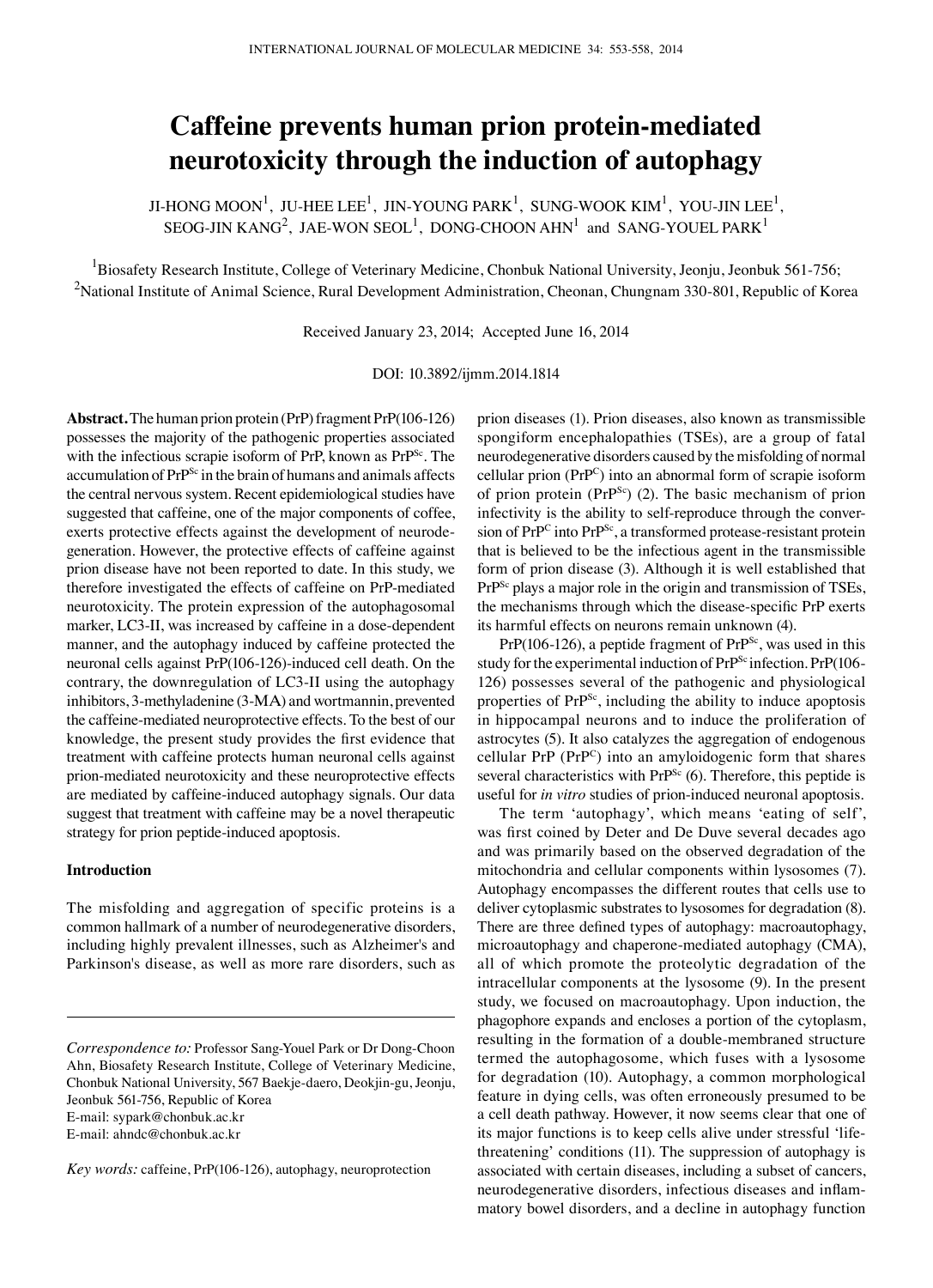is a common feature of aging (10). The neuroprotective effects mediated by the inducers of autophagy are related to an increase in the mitochondrial turnover as a result of autophagy activation (12,13). In addition, autophagy reduces the amount of abnormal PrP (14).

Caffeine is a widely used psychoactive drug that has been long used to increase alertness and energy. It is also known to exert neuroprotective effects against Parkinson's disease, one of the many neurodegenerative disorders (15). However, little is known about the effects of caffeine on autophagy and cellular homeostasis in prion diseases.

In this study, we investigated the protective effects of caffeine against the neurotoxicity that is associated with prions using the PrP(106-126) peptide in a SH-SY5Y neuroblastoma cell line. Our results demonstrate that caffeine enhances autophagy in a dose-dependent manner in neuroblastoma cells. Furthermore, we reveal that caffeine-induced autophagy protects these cells against PrP(106-126)-induced apoptosis.

#### **Materials and methods**

*Cell culture.* The human neuroblastoma cell line, SH-SY5Y, was obtained from the American Type Culture Collection (ATCC; Rockville, MD, USA). The cells were cultured in minimum essential medium (Invitrogen-Gibco, Carlsbad, CA, USA) supplemented with 10% fetal bovine serum (Invitrogen-Gibco), 100 U/ml penicillin and 0.1 mg/ml gentamycin in a humidified incubator maintained at  $37^{\circ}$ C and  $5\%$  CO<sub>2</sub>. The cells were treated with various doses of caffeine (Sigma-Aldrich, St. Louis, MO, USA) for 1 h and were then exposed to 50  $\mu$ M PrP(106-126) for 24 h with or without the autophagy inhibitors, 3-methyladenine (3-MA; 200  $\mu$ M) and wortmannin (50 nM) (Sigma-Aldrich).

*Treatment with PrP(106-126).* Synthetic PrP(106-126) peptides (sequence, Lys-Thr-Asn-Met-Lys-His-Met-Ala-Gly-Ala-Ala-Ala-Ala-Gly-Ala-Val-Val-Gly-Gly-Leu-Gly) were synthesized by Peptron (Seoul, Korea). The peptides were dissolved in sterile dimethyl sulfoxide at a stock concentration of 10 mM and stored at -4˚C.

*Terminal deoxynucleotidyl transferase dUTP nick end-labeling (TUNEL) assay.* TUNEL assay was performed to measure the degree of cellular apoptosis using an In Situ ApoBrdU DNA fragmentation assay kit (BioVision, Mountain View, CA, USA), according to the manufacturer's instructions. The cells were counterstained with propidium iodide (PI) to show cell nuclei.

*Annexin V assay.* Apoptosis in the detached cells was assessed using an Annexin V assay kit (Santa Cruz Biotechnology, Santa Cruz, CA, USA) according to the manufacturer's instructions. The Annexin V levels were determined by measuring fluorescence at an excitation of 488 nm and an emission of 525/30 using a Guava EasyCyte HT System (Millipore, Bedford, MA, USA).

*Trypan blue exclusion assay.* The number of viable cells was determined by trypan blue dye exclusion (Sigma-Aldrich) using a hemocytometer. The result was expressed as a percentage relative to the control.

*Western blot analysis.* The SH-SY5Y cells were lysed in lysis buffer [25 mM 4-(2-hydroxyethyl)-1-piperazineethanesulfonic acid (HEPES), pH 7.4, 100 mM NaCl, 1 mM ethylenediaminetetraacetic acid (EDTA), 5 mM  $MgCl<sub>2</sub>$ , 0.1 mM dithiothreitol (DTT), and a protease inhibitor mixture] and whole cell proteins were electrophoretically resolved on a 10-15% sodium dodecyl sulfate polyacrylamide gel and transferred onto a nitrocellulose membrane. Immunoreactivity was detected through sequential incubation with primary antibodies, horseradish peroxidase-conjugated secondary antibodies and enhanced chemiluminescence reagents using the horseradish peroxidase detection kit (Westsave Gold;,AbFrontier Inc., Seoul, Korea). The primary antibodies used for immunoblotting were as follows: anti-LC3 (Novus Biologicals, Littleton, CO, USA), antiphospho-SAPK/JNK (Cell Signaling Technology Inc., Danvers, MA, USA), anti-phospho-Akt (Epitomics, Burlingame, CA, USA) and anti-β-actin (Sigma-Aldrich). Images were captured using a Fusion FX7 imaging system (Vilber Lourmat, ZI Sud Torcy, France). The densitometry of the signal bands was analyzed using Bio-1D software (Vilber Lourmat, Marne la Vallée, France).

### **Results**

*Caffeine inhibits PrP(106-126)-induced apoptosis.* We examined whether caffeine protects neuronal cells against prion-mediated neurotoxicity and whether these effects are associated with the induction of autophagy. First, we investigated the effects of caffeine on PrP(106-126)-mediated neurotoxicity in the SH-SY5Y cells using an Annexin V assay. The SH-SY5Y cells were exposed to caffeine with or without PrP(106-126). The cell viability of the PrP(106-126)-treated cells was decreased by approximately 50% compared with the untreated controls. The cell viability of the cells treated with caffeine only was comparable to that of the untreated controls. Importantly, treatment with caffeine inhibited PrP(106-126) induced neurotoxicity in the SH-SY5Y cells (Fig. 1A and B). We also used a TUNEL assay (Fig. 1C), microscopic imaging (Fig. 1D) and a trypan blue exclusion assay (Fig. 1E). As shown in Fig. 1C, the apoptotic process in the PrP(106-126) treated cells emitted green fluorescence, indicating DNA strand breakage. As shown in Fig. 1E, treatment with caffeine reversed the cell death induced by treatment with PrP(106-126) in a dose-dependent manner. These results indicated that caffeine was effective in preventing PrP(106-126)-induced apoptosis in the SH-SY5Y cells.

*Caffeine induces the production of the autophagosomal marker, LC3-II.* The LC3 protein is localized and aggregated on the autophagosome and is therefore considered to be a marker for autophagy. LC3 transforms from LC3-I into LC3-II during autophagosome formation (16). Thus, in the present study, we investigated whether caffeine induces autophagy by measuring LC3 transformation. As shown in Fig. 2, we found that the levels of the late autophagosomal marker, LC3-II, increased in the caffeine-treated group in a dose-dependent manner compared with the control, as shown by western blot and densitometric analyses (Fig. 2A and B). These results suggested that caffeine induced autophagy in a dose-dependent manner.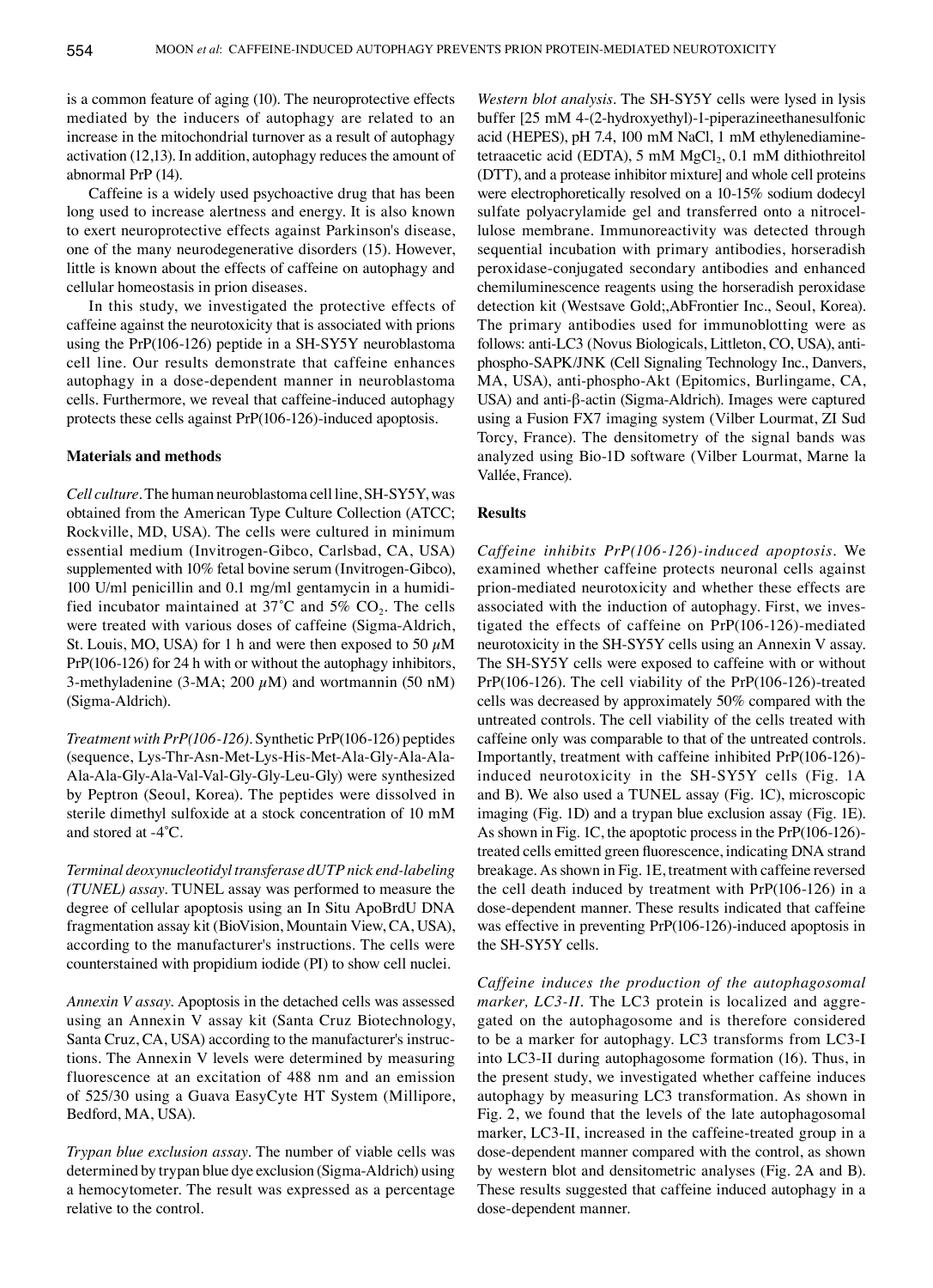

Figure 1. Treatment with caffeine inhibits PrP(106-126)-induced apoptosis. (A) SH-SY5Y neuronal cells were pre-treated with various doses of caffeine (1 h) and were then exposed to 50  $\mu$ M PrP(106-126) for 24 h. Cell viability was measured using an Annexin V assay. Cells were treated with FITC-Annexin V, which binds to phosphatidylserine at the plasma membrane during apoptosis. (B) Bar graph indicates the averages of Annexin V-positive cells. (C) Representative immunofluorescence images of TUNEL-positive (green) SH-SY5Y cells at 24 h after exposure to 50  $\mu$ M of PrP(106-126) in the absence or presence of caffeine (1 h). The cells were counterstained with propidium iodide (PI) (red) to show all cell nuclei. (D) The treated cells were also photographed with a light microscope (magnification, x100) and (E) analyzed using a trypan blue dye exclusion assay.  $P<0.05$ , \*\*P<0.01 and \*\*\*P<0.001: significant differences compared with the control and each treatment group. Caf, caffeine.

*Caffeine inhibits PrP(106-126)-induced apoptosis by activating autophagy.* Accumulating evidence suggests a neuroprotective role of autophagy in the control of cell death (17-19). In this study, to investigate the effects of caffeine on the activation of autophagy, we analyzed the levels of LC3-II and cell viability using autophagy inhibitors. We found that the caffeine-induced increase in the LC3-II levels was inhibited by the autophagy inhibitors, 3-MA and wortmannin, as shown by western blot and densitometryic analyses (Fig. 3A and B). We also found that the effects of caffeine on cell viability were reversed by treatment with 3-MA and wortmannin, as shown

by an Annexin-V assay and graph analysis (Fig. 3C and D). In Fig. 3C, which shows the results procuced by the Annexin V assay, the dots represent fluorescent cells in the plot. Green fluorescence (x-axis) indicates apoptosis and red fluorescence (y-axis) indicates necrosis. Cells in the first quadrant signify the late apoptotic condition and cells in the fourth quadrant signify the early apoptotic condition. We found that recovery in cell viability induced by caffeine was reversed by treatment with 3-MA and wortmannin. These results strongly suggest that caffeine exerts neuroprotective effects through the induction of autophagy.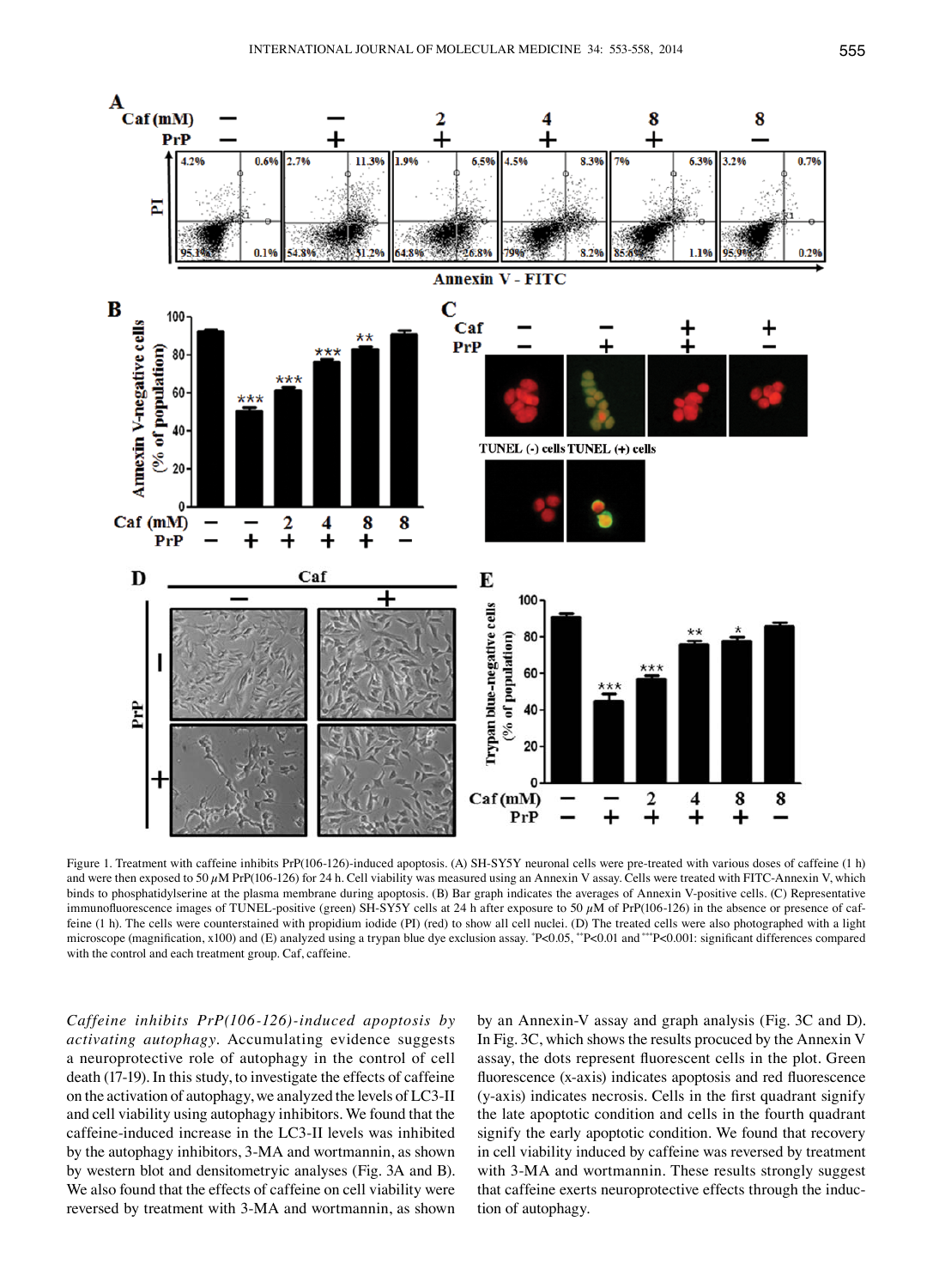

Figure 2. The administration of caffeine induces the production of the autophagosomal marker, LC3-II. (A) SH-SY5Y cells were treated with various doses of caffeine. The treated cells were assessed for LC3 production by western blot analysis. Results were normalized to β-actin. (B) The bar graph indicates the average of the LC3-II activity ratio. \*P<0.05 and \*\*P<0.01: significant differences between the control cells and each treatment group. Caf, caffeine; adj.volume, adjustment of volume (band volume minus background volume).





Figure 3. The administration of caffeine inhibits PrP(106-126)-induced apoptosis by activating autophagy. (A) SH-SY5Y cells were pre-treated with the autophagy inhibitors (1 h), 3-methyladenine (3-MA) (200  $\mu$ M) and wortmannin (50 nM) and were then exposed to caffeine (8 mM) for 5 h. The treated cells were assessed for LC3 production by western blot analysis. Results were normalized to those of  $\beta$ -actin. (B) The bar graph indicates the average of the LC3-II activity ratio as described in (A). (C) SH-SY5Y cells were exposed to the autophagy inhibitors,  $3-MA$  (200  $\mu$ M) and wortmannin (50 nM). Cell viability was measured by Annexin V assay. The dots represent fluorescent cells in the plot. Green fluorescence (x-axis) indicates apoptosis and red fluorescence (y-axis) indicates necrosis. Cells in the first quadrant signify the late apoptotic condition and cells in the fourth quadrant signify the early apoptotic condition. (D) The bar graph indicates the average of cell viability measured using an Annexin V assay.  $P<0.05$ , \*\*P<0.01 and \*\*\*P<0.001: significant differences between the control and each treatment group. Caf, caffeine; Wot, wortmannin; adj.volume, adjustment of volume (band volume minus background volume).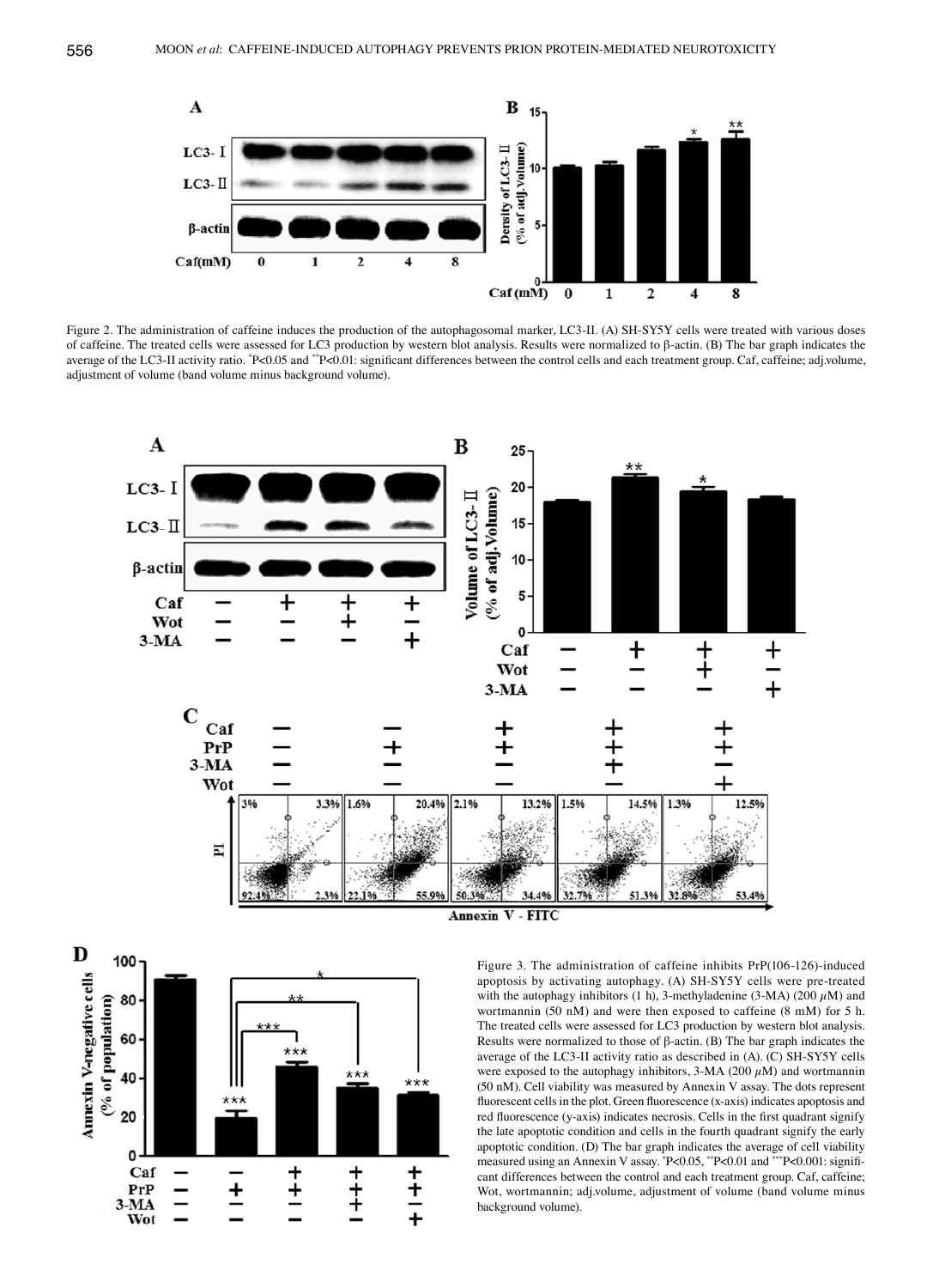

Figure 4. Caffeine mediates survival and death signals. (A) SH-SY5Y cells were treated with various doses of caffeine. The treated cells were assessed for phospho-Akt and phospho-JNK production by western blot analysis. Results were normalized to those of β-actin. (B) The bar graph indicates the average of the phospho-Akt activity ratio. (C) The bar graph indicates the average of the phospho-JNK activity ratio. \*P<0.05, \*\*P<0.01 and \*\*\*P<0.001: significant differences between the control and each treatment group. Caf, caffeine; p-Akt, phosphoryled Akt; p-JNK, phosphoryled JNK; adj. volume, adjustment of volume (band volume minus background volume).

*Effects of caffeine on Akt and JNK signaling.* We then investigated whether caffeine has an effect on growth and death signals. It is well known that Akt promotes growth factor-mediated cell survival both directly and indirectly. Nakaso *et al* demonstrated that caffeine prevents the apoptosis of neurons through Akt activation (20). JNK activation has been shown to be induced by PrP(106-126)-induced apoptosis (21). Therefore, we examined Akt and JNK activation following treatment with caffeine and PrP(106-126). Our results demonstrated that treatment with caffeine reversed the suppressive effects on Akt activation induced by PrP(106-126) and suppressed the activation of JNK induced by PrP(106-126). These results suggest that caffeine exerts protective effects on intracellular signaling. Moreover, our resuts suggest that caffeine plays a role similar to that of a JNK inhibitor in cell apoptosis. Based on these results, we suggest that treatment with caffeine inhibits the PrP(106-126) mediated neuronal apoptotic pathway by regulating autophagy.

#### **Discussion**

The aim of this study was to investigate the role of caffeine-induced autophagy and the regulation of PrP(106-126) induced apoptosis by caffeine in neuronal cells. Our results suggest that the increase in autophagy induced by caffeine and the resultant reduction in PrP(106-126)-induced neurotoxicity may be the key mechanisms underlying the observed neuroprotective effects of caffeine.

Caffeine is widely used in modern society and is classified as safe by the food and drug administration. Beverages containing caffeine, such as coffee, tea, soft drinks and energy drinks, enjoy great popularity. Caffeine is a psychoactive drug and functions as a central nervous system stimulant, temporarily relieving drowsiness and restoring alertness. A recent study suggested that caffeine induces neuronal GSH synthesis by promoting cysteine uptake, thus leading to neuroprotection (22). Caffeine has also been shown to exert protective effects against Alzheimer's and Parkinson's disease in human and animal studies (23).

Certain studies have suggested that caffeine induces autophagy (24,25). Several other studies have suggested that autophagy is a double-edged sword, with both a beneficial and a harmful potential in cancer (26) and neurodegeneration (27). On the positive side, autophagy is the cellular pathway that mediates the lysosomal degradation of intracellular long-lived macromolecules or organelles for subsequent reuse under physiological conditions of differentiation, starvation, or stress, such as oxidative stress, endoplasmic reticulum stress and the accumulation of abnormal protein (9,28). Saiki *et al* reported that caffeine at concentrations >2.5 mM induced apoptosis through the enhancement of autophagy and that the levels of LC3-II were markedly increased at concentrations >10 mM (25). However, in this study, 8 mM caffeine did not decrease cell viability compared with the control, although it clearly increased the levels of the autophagosomal marker, LC3-II. We also found that caffeine induced apoptosis at concentrations >10 mM (data not shown). We suggest that the caffeine used in the study by Saiki *et al* (25) was slightly different from the one we used, with respect to certain characteristics, such as purity or grade. Based on our findings, we suggest that caffeine exerts neuroprotective effects through the induction of autophagy.

Certain studies have shown that caffeine inhibits the PI3K/Akt pathway (29,30). By contrast, our experimental data indicated that Akt activation was increased by treatment with caffeine. Nakaso *et al* also suggested that caffeine activated the